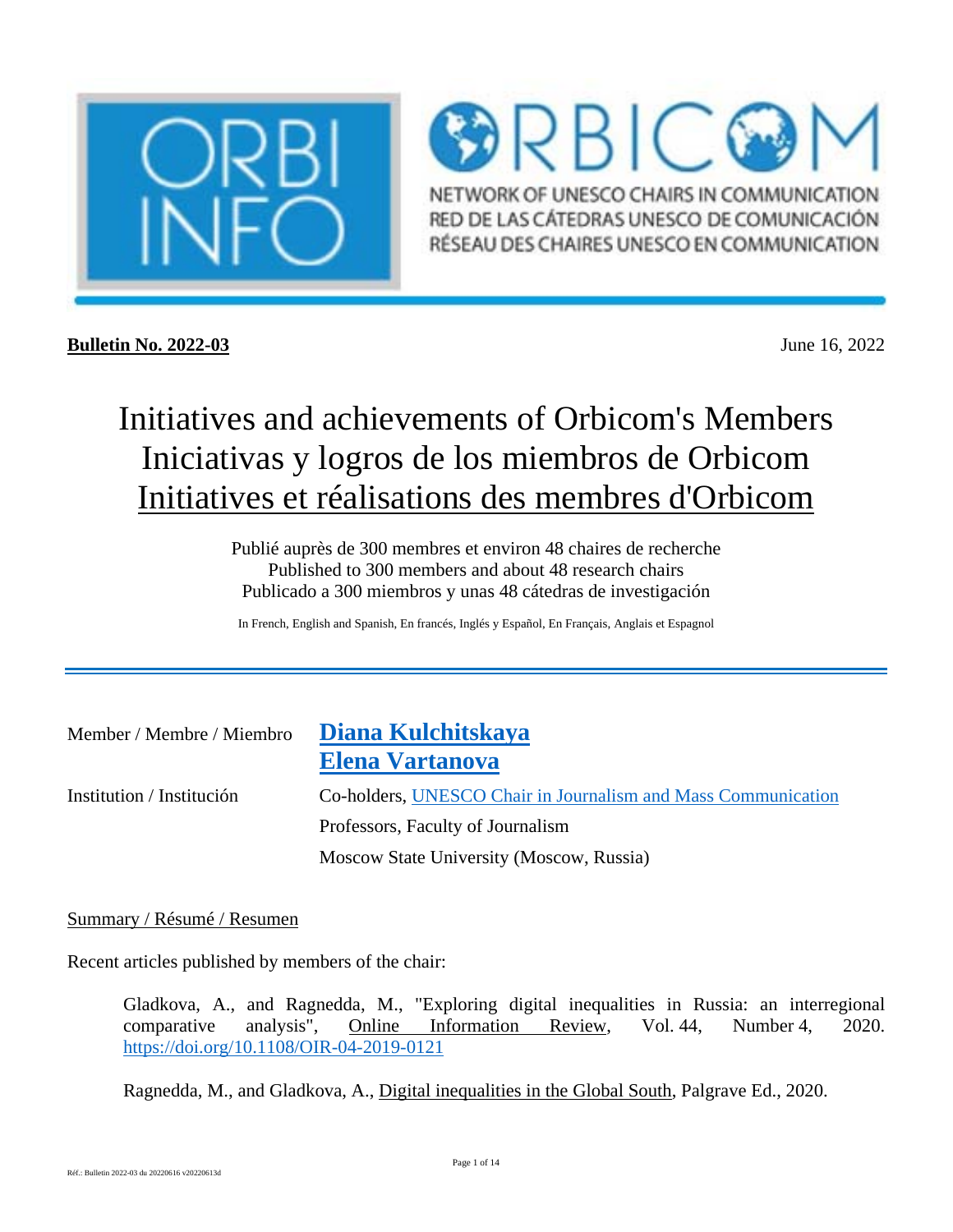Vartanova, E., and Gladkova, A., "Old and new discourses in Emerging States: Communication challenges of the digital age", Journal of Multicultural Discourses, Vol. 15, Number 2, pp. 119-125, 2020. DOI: 10.1080/17447143.2020.1780244

Vartanova, E., Gladkova, A., Lapin, D., Samorodova, E., and Vikhrova, O., "Theorizing Russian model of the digital divide", World of Media Journal of Russian Media and Journalism Studies, Number 1, pp. 5-40, 2021. DOI: 10.30547/worldofmedia.1.2021.1

Gladkova, A., Vartanova, E., and Ragnedda, M., "Digital divide and digital capital in multiethnic Russian society", Journal of Multicultural Discourses, Vol. 15, Number 2, pp. 126-147, 2020. 10.1080/17447143.2020.1745212

Gladkova A, Argylov N, Shkurnikov M., "The interplay between digital and social inclusion in multiethnic Russian society: An empirical investigation", European Journal of Communication, April 2022. DOI:10.1177/02673231221093185

Gladkova, A., Vartanova, E., and Ragnedda, M. (2022). "Tensions between digital inequalities and digital learning opportunities in Russian universities during the pandemic", First Monday, Vol. 27, Number 4, 2022. DOI: https://doi.org/10.5210/fm.v27i4.12564

Vartanova, E., Gladkova, A. "New forms of the digital divide", in J. Trappel (Ed.) Digital Media Inequalities: Policies against Divides, Distrust and Discrimination. Goteborg: Nordicom. pp. 191-211, 2019. Access of the article.

Articles récents publiés par des membres de la chaire :

Gladkova, A., et Ragnedda, M., "Explorer les inégalités numériques en Russie : une analyse comparative interrégionale" (en anglais), Online Information Review, Vol. 44, No. 4, 2020. https://doi.org/10.1108/OIR-04-2019-0121

Ragnedda, M., et Gladkova, A., Les inégalités numériques dans les pays du Sud (en anglais), Palgrave Ed., 2020.

Vartanova, E., et Gladkova, A., "Anciens et nouveaux discours dans les états émergents : les défis de la communication de l'ère numérique" (en anglais), Journal of Multicultural Discourses, Vol. 15, No. 2, pp. 119-125, 2020. DOI: 10.1080/17447143.2020.1780244

Vartanova, E., Gladkova, A., Lapin, D., Samorodova, E., et Vikhrova, O., "Théoriser le modèle russe de la fracture numérique" (en anglais), World of Media Journal of Russian Media and Journalism Studies, N. 1, pp. 5-40, 2021. DOI: 10.30547/worldofmedia.1.2021.1

Gladkova, A., Vartanova, E., et Ragnedda, M., "Fracture numérique et capital numérique dans la société russe multiethnique", Journal of Multicultural Discourses, Vol. 15, No. 2, pp. 126-147, 2020. 10.1080/17447143.2020.1745212

Gladkova A, Argylov N, Shkurnikov M., "L'interaction entre l'inclusion numérique et sociale dans la société russe multiethnique : une enquête empirique" (en anglais), European Journal of Communication, Avril 2022. DOI:10.1177/02673231221093185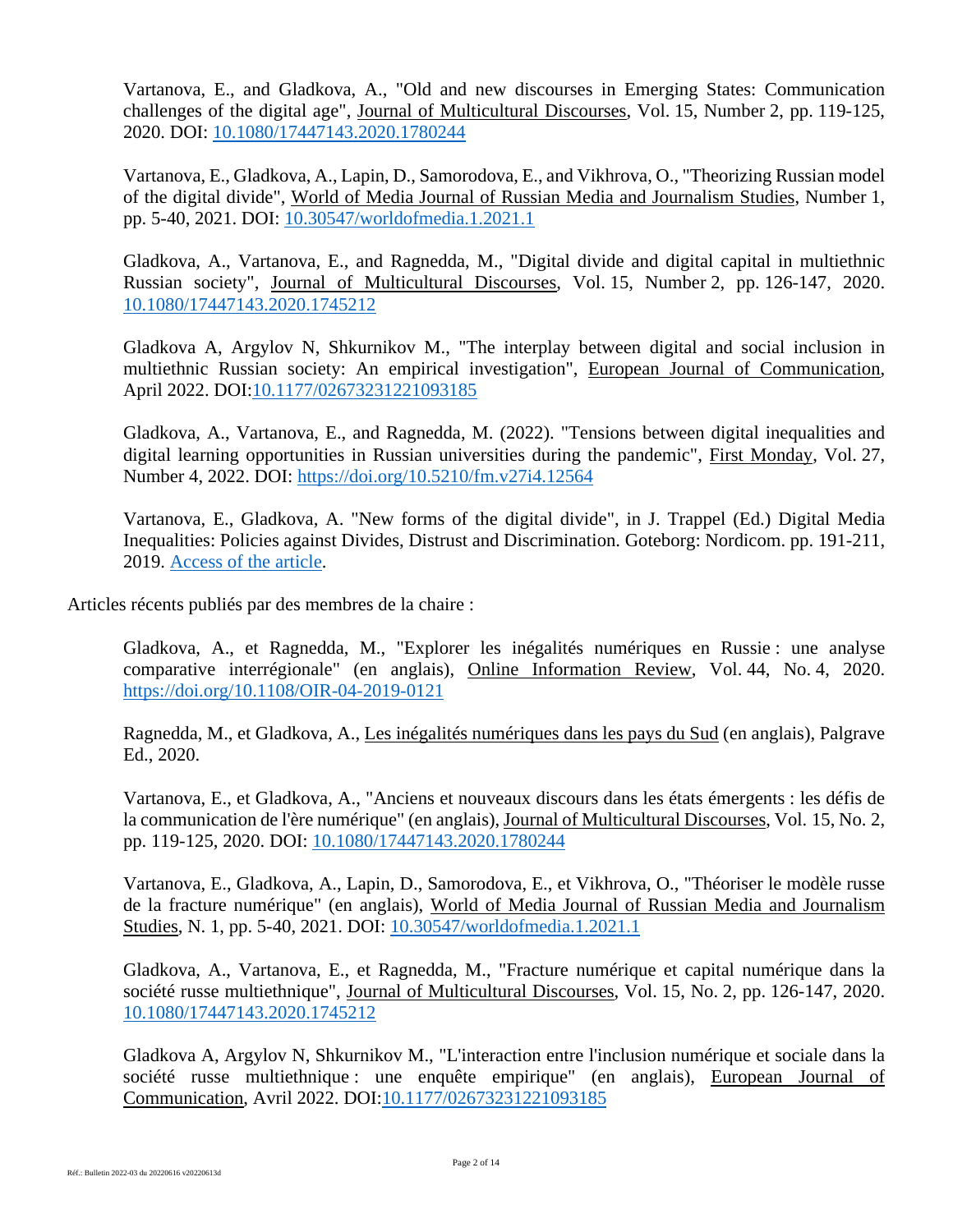Gladkova, A., Vartanova, E., et Ragnedda, M. (2022). "Tensions entre les inégalités numériques et les opportunités d'apprentissage numérique dans les universités russes pendant la pandémie" (en anglais), First Monday, Vol. 27, No. 4, 2022. DOI: https://doi.org/10.5210/fm.v27i4.12564

Vartanova, E., Gladkova, A. "Nouvelles formes de fracture numérique" (en anglais), dans J. Trappel (Ed.) Digital Media Inequalities: Policies against Divides, Distrust and Discrimination. Goteborg: Nordicom. pp. 191-211, 2019. Accès à l'article.

Artículos recientes publicados por miembros de la cátedra:

Gladkova, A., y Ragnedda, M., "Explorando las desigualdades digitales en Rusia: un análisis comparativo interregional" (en inglés), Online Information Review, Vol. 44, Número 4, 2020. https://doi.org/10.1108/OIR-04-2019-0121

Ragnedda, M., y Gladkova, A., Desigualdades digitales en el Sur Global (en inglés), Palgrave Ed., 2020.

Vartanova, E., y Gladkova, A., "Viejos y nuevos discursos en los Estados emergentes: desafíos de comunicación de la era digital" (en inglés), Journal of Multicultural Discourses, Vol. 15, Número 2, pp. 119-125, 2020. DOI: 10.1080/17447143.2020.1780244

Vartanova, E., Gladkova, A., Lapin, D., Samorodova, E., y Vikhrova, O., "Teorización del modelo ruso de la brecha digital" (en inglés), World of Media Journal of Russian Media and Journalism Studies, Número 1, pp. 5-40, 2021. DOI: 10.30547/worldofmedia.1.2021.1

Gladkova, A., Vartanova, E., y Ragnedda, M., "Brecha digital y capital digital en la sociedad rusa multiétnica" (en inglés), Journal of Multicultural Discourses, Vol. 15, Número 2, pp. 126-147, 2020. 10.1080/17447143.2020.1745212

Gladkova A, Argylov N, Shkurnikov M., "La interacción entre la inclusión digital y social en la sociedad rusa multiétnica: una investigación empírica" (en inglés), European Journal of Communication, Abril 2022. DOI:10.1177/02673231221093185

Gladkova, A., Vartanova, E., y Ragnedda, M. (2022). "Tensiones entre las desigualdades digitales y las oportunidades de aprendizaje digital en las universidades rusas durante la pandemia" (en inglés), First Monday, Vol. 27, Número 4, 2022. DOI: https://doi.org/10.5210/fm.v27i4.12564

Vartanova, E., Gladkova, A. "Nuevas formas de la brecha digital" (en inglés), in J. Trappel (Ed.) Digital Media Inequalities: Policies against Divides, Distrust and Discrimination. Goteborg: Nordicom. pp. 191-211, 2019. Access of the article.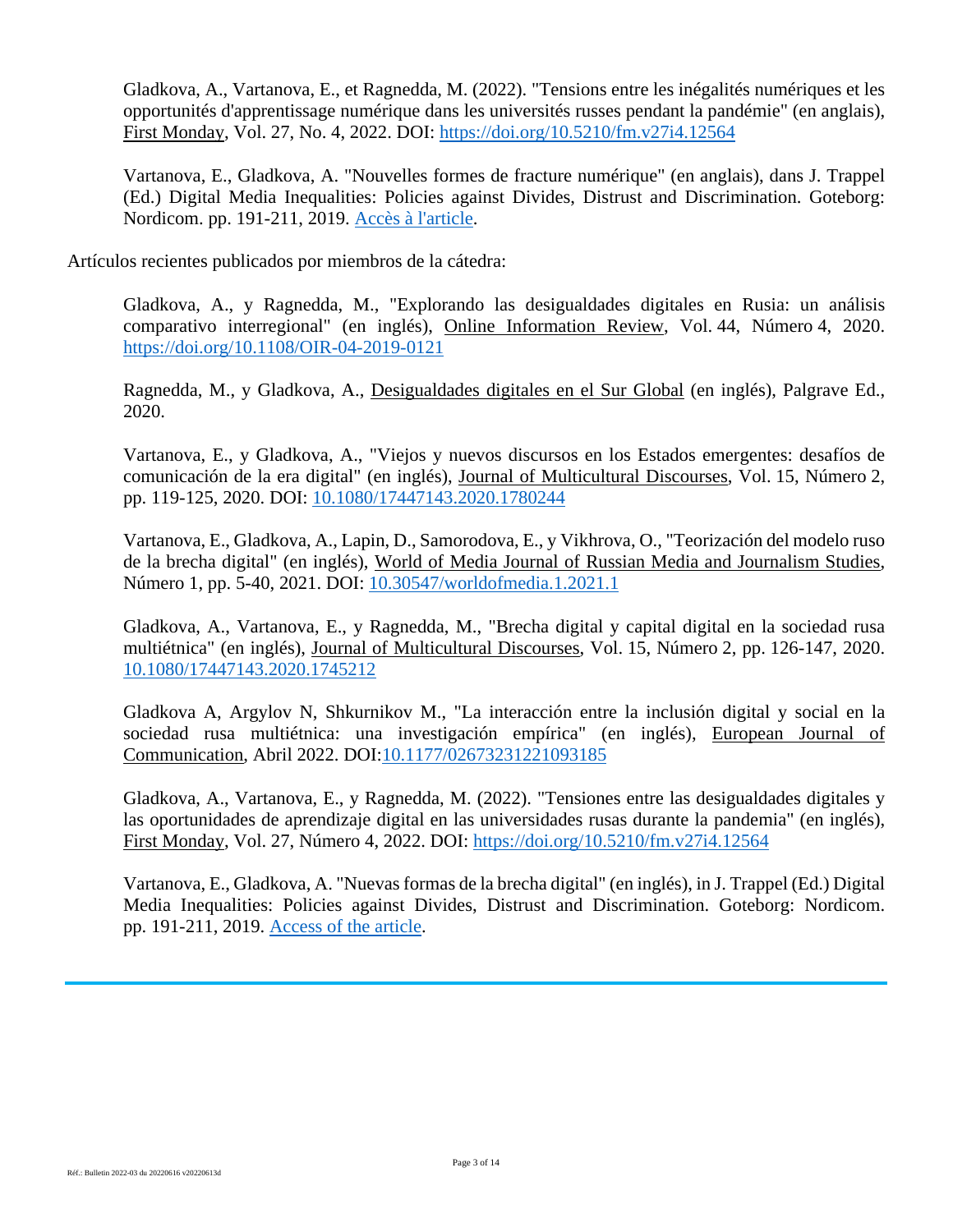Member / Membre / Miembro **Gabriela Fabbro**

Institution / Institución Profesora titular, Facultad de Comunicación Universidad Austral (Pilar, Prov. de Buenos Aires, Argentina)

#### Summary / Résumé / Resumen

Recent publications of Prof. Gabriela Fabbro:

Publication of a chapter of a book

Edited by Editorial Biblos, the book El delito televisado, the result of the research project that the TV Observatory of the Faculty of Communication of the Austral University integrated together with the Universities of Quilmes, University of Rosario and University of La Plata. The chapter: "News: spectacularization and productive routines" is in my charge, together with Dr. Ornela Carboni, from the University of Quilmes.



The Televised Crime:

How news about insecurity and violence in Argentina is produced and consumed Natalia Aruguete, Martín Becerra, Gabriel Kessler, Natalia Raimondo Anselmino (editores)

The presentation of the crime in the media is part of a comprehensive productive circuit that includes the structuring conditions of the communications sector, work routines, criteria, operations and editorial frames, its putting on the air and its reception by the public. Understanding the discursive configuration of crime, violence and insecurity requires the systematic observation and analysis of the back room of information production and its precarious materiality, as well as the senses assigned to the news pieces by the audience. This is how the media agenda and its dialogue with the public are cut short.

With this thesis, this book presents the results of a team of researchers from the field of social sciences that addressed the comprehensive study of the productive circuit of news about crime, violence and insecurity in the television news of the four largest cities in Argentina, between 2016 and 2020.

In the words of Silvio Waisbord, "the book contributes to unraveling the reception of the news, in that it offers evidence and arguments that problematize the links between content, impact and social variables.".

Publicaciones recientes del Prof. Gabriela Fabbro:

Publicar un capítulo de un libro.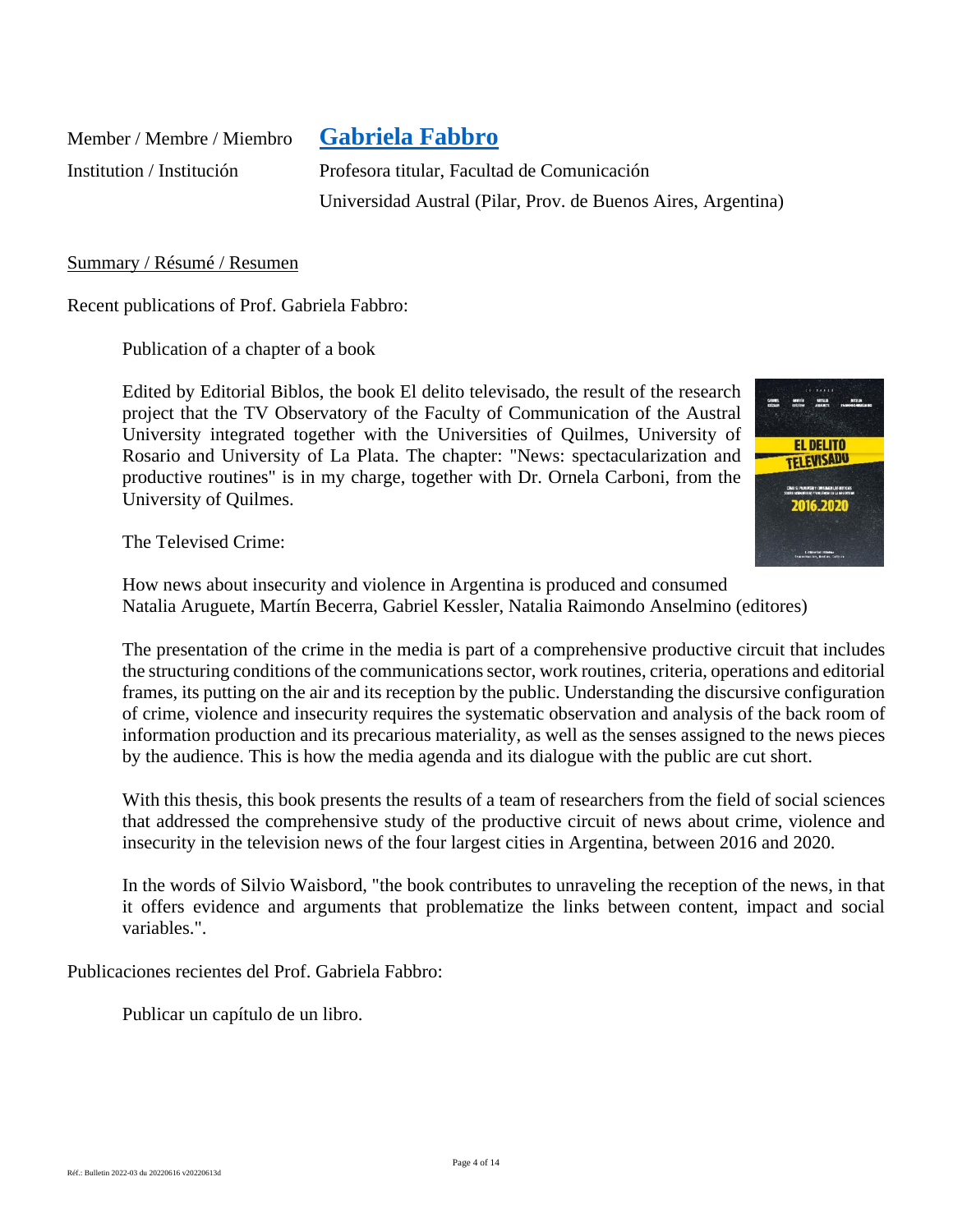Editado por Editorial Biblos, el libro El delito televisado, resultado del proyecto de investigación que el Observatorio de la TV de la Facultad de Comunicación de la Universidad Austral integró junto a las Universidades de Quilmes, Universidad de Rosario y Universidad de La Plata. El capítulo: "Noticieros: espectacularización y rutinas productivas" está a mi cargo, junto a la Dra. Ornela Carboni, de la Universidad de Quilmes.



El delito televisado:

Cómo se producen y consumen las noticias sobre inseguridad y violencia en la Argentina Natalia Aruguete, Martín Becerra, Gabriel Kessler, Natalia Raimondo Anselmino (editores)

La presentación del delito en los medios de comunicación es parte de un circuito productivo integral que incluye las condiciones de estructuración del sector de las comunicaciones, las rutinas de trabajo, los criterios, operaciones y encuadres editoriales, su puesta en el aire y su recepción por parte del público. Comprender la configuración discursiva del delito, la violencia y la inseguridad requiere la sistemática observación y el análisis de la trastienda de la producción informativa y de su materialidad precaria, como también de los sentidos asignados a las piezas noticiosas por parte de la audiencia. Así se troquela la agenda mediática y su diálogo con la pública.

Con esa tesis, este libro presenta los resultados de un equipo de investigadores del campo de las ciencias sociales que abordó el estudio integral del circuito productivo de las noticias sobre delito, violencia e inseguridad en los noticieros televisivos de las cuatro ciudades más grandes de la Argentina, entre 2016 y 2020.

En palabras de Silvio Waisbord, "el libro contribuye a desentrañar la recepción de la noticia, en cuanto ofrece evidencia y argumentos que problematizan los nexos entre contenido, impacto y variables sociales.".

Publications récentes du Prof. Gabriela Fabbro :

Publication d'un chapitre d'un livre

Edité par Editorial Biblos, le livre El delito televisado, le résultat du projet de recherche que l'Observatoire TV de la Faculté de Communication de l'Université Austral a intégré avec les Universités de Quilmes, Université de Rosario et Université de La Plata. Le chapitre: « Nouvelles: spectacularisation et routines productives » est sous ma responsabilité, avec le Dr Ornela Carboni, de l'Université de Quilmes.

Le crime télévisé :

Comment les nouvelles sur l'insécurité et la violence en Argentine sont produites et consommées

Natalia Aruguete, Martín Becerra, Gabriel Kessler, Natalia Raimondo Anselmino (editores)

La présentation du crime dans les médias s'inscrit dans un circuit productif global qui comprend les conditions structurantes du secteur des communications, les routines de travail, les critères, les opérations et les cadres éditoriaux, sa mise en ondes et sa réception par le public. Comprendre la

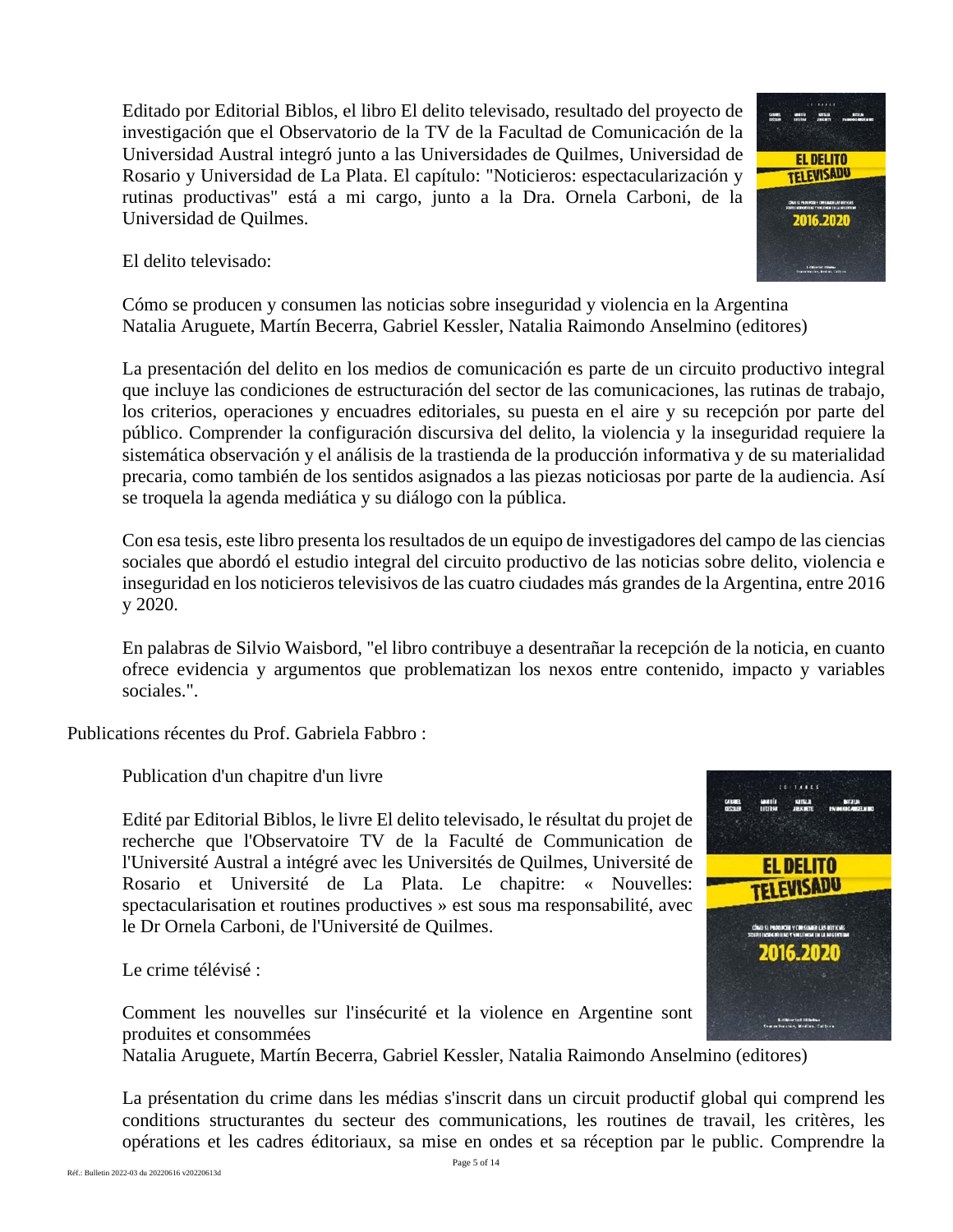configuration discursive de la criminalité, de la violence et de l'insécurité nécessite l'observation et l'analyse systématiques de l'arrière-salle de la production d'information et de sa matérialité précaire, ainsi que des sens attribués aux nouvelles par le public. C'est ainsi que l'agenda médiatique et son dialogue avec le public sont écourtés.

Avec cette thèse, ce livre présente les résultats d'une équipe de chercheurs du domaine des sciences sociales qui ont abordé l'étude complète du circuit productif des nouvelles sur la criminalité, la violence et l'insécurité dans les journaux télévisés des quatre plus grandes villes d'Argentine, entre 2016 et 2020.

Selon les mots de Silvio Waisbord, « le livre contribue à démêler la réception des nouvelles, en ce qu'il offre des preuves et des arguments qui problématisent les liens entre le contenu, l'impact et les variables sociales ».

| Member / Membre / Miembro | Aimé-Jules Bizimana, Carmen Rico, Manuel<br><b>Alejandro Guerrero</b>                                                                               |
|---------------------------|-----------------------------------------------------------------------------------------------------------------------------------------------------|
| Institution / Institución | Membres associés :                                                                                                                                  |
|                           | Aimé-Jules Bizimana (auteur)<br>Professeur agrégé<br>Université du Québec en Outaouais                                                              |
|                           | Carmen Rico (traductrice)<br>Professeure titulaire et honoraire<br>Université du Québec à Montréal (UQAM)                                           |
|                           | Manuel Alejandro Guerrero (éditeur)<br>Titular de la Cátedra UNESCO en Comunicación y Sociedad<br>Universidad Iberoamericana de la Ciudad de México |

#### Summary / Résumé / Resumen

Publication and translation of a book into Spanish:

Bizimana, Ainé-Jules, The Embedding Device: Surveillance and Integration of Journalists in Iraq (in Spanish: "El dispositivo embedding: Vigilancia e integración de los periodistas en Irak"), Edition Universidad Iberoamericana de la Ciudad de México, Mexico, February 2022, 334 pages.

The book is based on interviews with American journalists and military personnel involved in the Iraq war with the aim of reflecting on the embedding device or the integration of journalists into the military and information control.

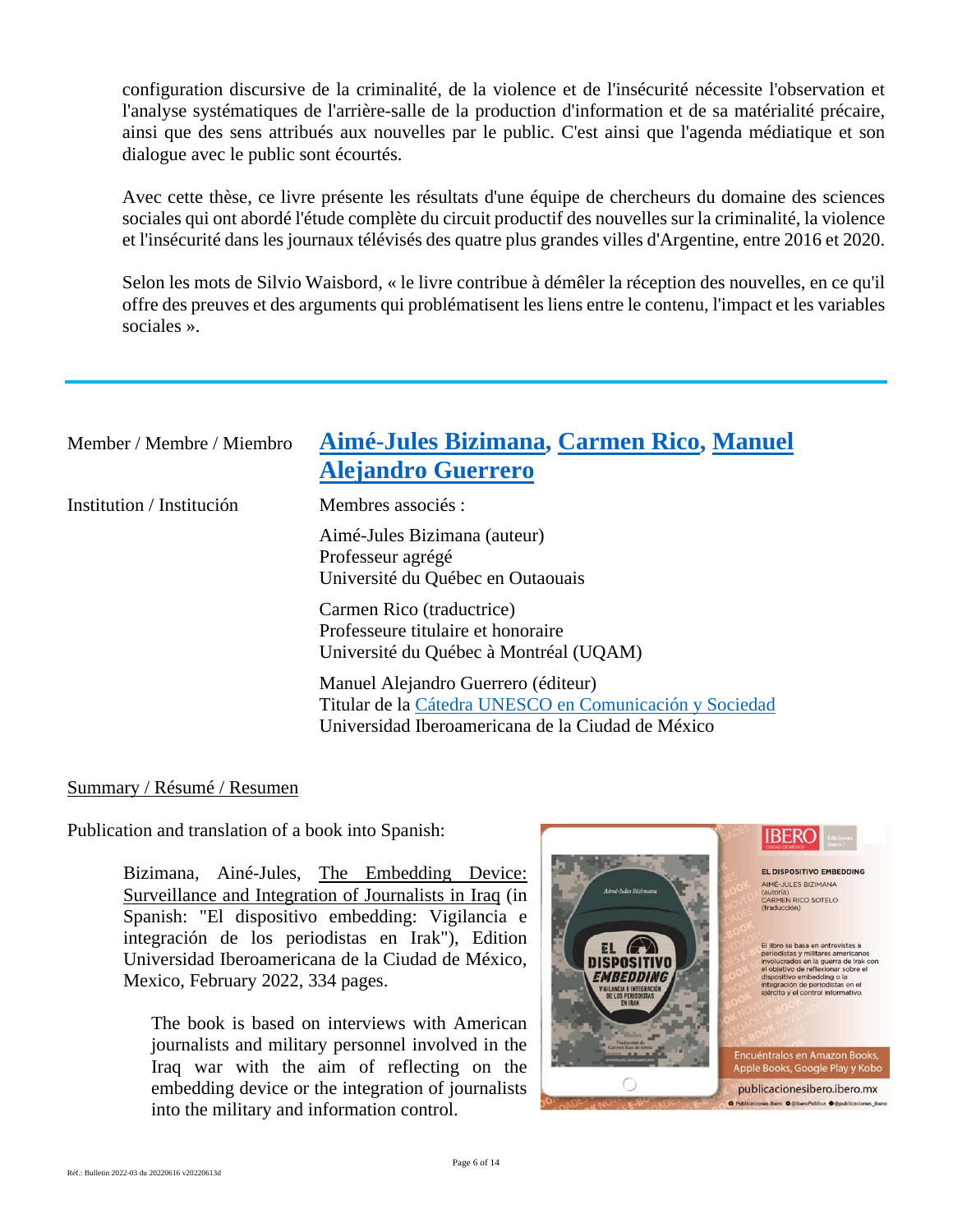Publication et traduction d'un livre vers l'espagnol :

Bizimana, Aimé-Jules, El dispositivo embedding: Vigilancia e integración de los periodistas en Irak (en espagnol), Édition Universidad Iberoamericana de la Ciudad de México, Mexico, Février 2022, 334 pages.

Le livre s'appuie sur des entretiens avec des journalistes et militaires américains impliqués dans la guerre en Irak dans le but de réfléchir sur le dispositif d'embarquement ou l'intégration des journalistes dans l'armée et le contrôle de l'information.

Publicación y traducción de un libro al español:

Bizimana, Aimé-Jules, El dispositivo embedding: Vigilancia e integración de los periodistas en Irak (en español), Edición Universidad Iberoamericana de la Ciudad de México, México, Febrero 2022, 334 páginas.

El libro se basa en entrevistas a periodistas y militares americanos involucrados en la guerra de Irak con el objetivo de reflexionar sobre el dispositivo embedding o la integración de periodistas en el ejército y el control informativo.

| Member / Membre / Miembro | <b>James Archibald</b>                                                                        |
|---------------------------|-----------------------------------------------------------------------------------------------|
| Institution / Institución | Invited Professor, Department of Foreign Languages, Literatures and<br><b>Modern Cultures</b> |
|                           | University of Turin (Turin, Italy)                                                            |

#### Summary / Résumé / Resumen

Participation to the the 1st International Colloquium on the Right to Languages to be held at the Faculty of Law of the University of Valencia between 15 and 17 June 2022.

Language planning and the right to languages

Professor James Archibald, member of the Higher Council of the French Language until 2022 and visiting professor in the Department of Languages, Foreign Literatures and Modern Cultures at the University of Turin since 2021 will participate in the 1st International Colloquium on the Right to Languages to be held at the Faculty of Law of the University of Valencia between 15 and 17 June 2022. This symposium will allow participants to reflect on a number of important issues, including language planning policies and translation and interpretation services in public institutions and administrations. The languages of the conference are English, Catalan and Spanish.

Mr. Archibald will participate in a round table on language as a means of inclusion in educational and institutional settings with other colleagues from the University of Turin ("Language as a means of inclusion in educational and institutional settings"). He will also give a lecture on "Fostering citizen engagement through integrative language planning".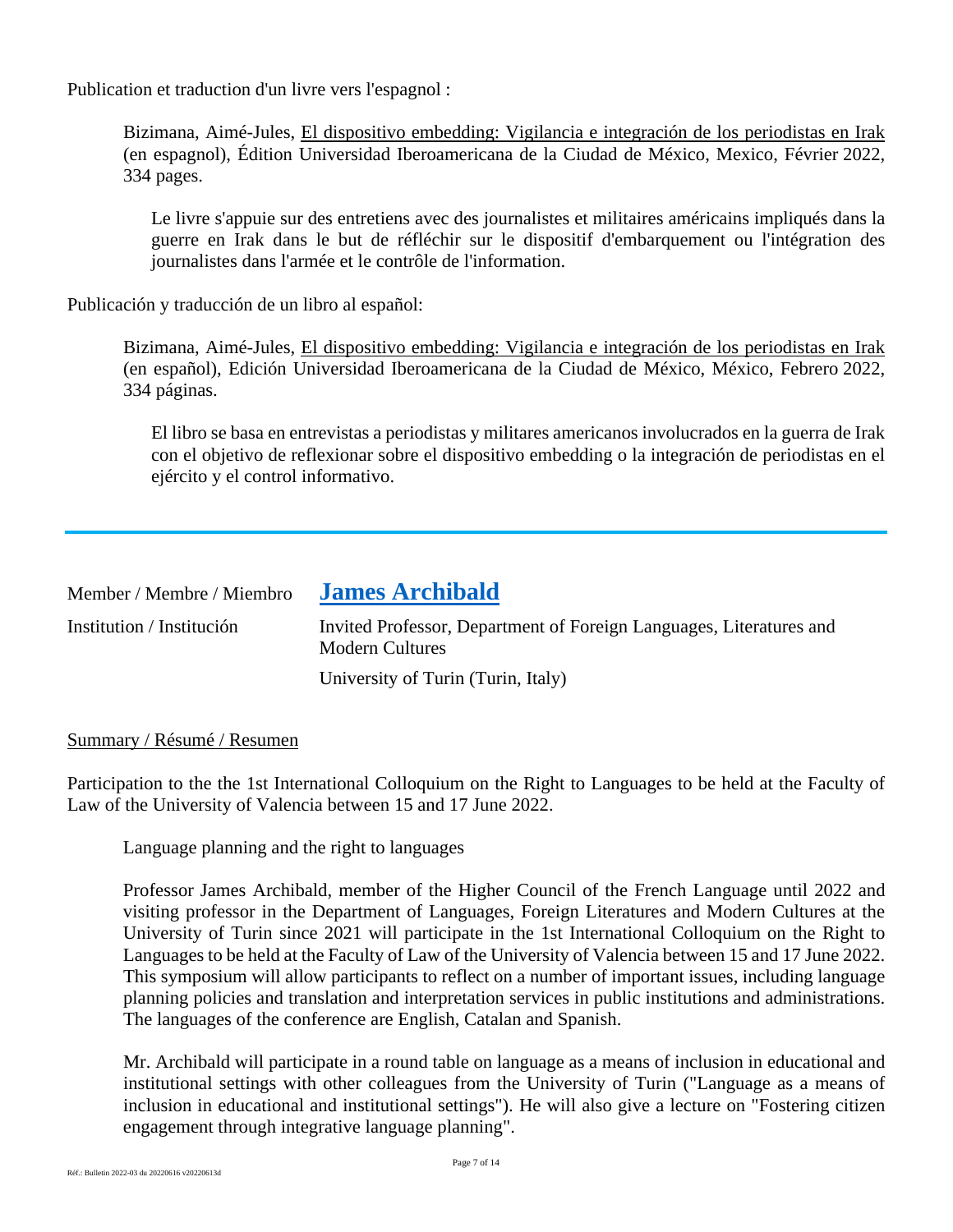In any state, monolingual or multilingual, a common overriding objective is to create, build and maintain a cohesive national entity which will serve the social, cultural and economic needs of the citizenry, present or future. In order to create this type of national linguasphere and to maintain relations with other or related linguaspheres, the state must establish coherent policies which will guide its practices with respect to socioeconomic inclusion, cultural identity and language.

Integrative language planning cannot be disassociated with strategic development. This is what we have called elsewhere a stakeholder approach to language planning. This model of devising or implementing language policies requires that states articulate clear statements of intent so that all concerned have an understanding of what is planned and how the plans will be executed. Hence, planning and practice go hand in hand. Moreover, given the human involvement in the process, legislators and administrators must be mindful of the "affects" (Damasio 2018, Ch. 7) that will result from statements of intent, policy formulations, legislative texts and regulations used in the implementation of language legislation. In addition, public administrators must be in a position to objectively measure any possible social, cultural and economic effect of such policies, legislation and regulations.

At the same time, this measurement should take place in an atmosphere which reflects the fundamental human rights of the present and future citizenry. Rooted as they are in shared ideologies, these policies and practices help the state to define its educational philosophy and priorities as well as its institutional policies. That is why state-mandated institutions must define their own institutional policies. These should be in alignment with national policies and practices. Such a system, if well planned and maintained, should have as a main objective to foster citizen engagement and support for policy orientations.

Participación en el 1er Coloquio Internacional sobre el Derecho a las Lenguas que se celebrará en la Facultad de Derecho de la Universitat de València entre el 15 y el 17 de junio de 2022.

La planificación lingüística y el derecho a las lenguas

El profesor James Archibald, miembro del Consejo Superior de la Lengua Francesa hasta 2022 y profesor visitante del Departamento de Lenguas, Literaturas Extranjeras y Culturas Modernas de la Universidad de Turín desde 2021 participará en el 1er Coloquio Internacional sobre el Derecho a las Lenguas que se celebrará en la Facultad de Derecho de la Universitat de València entre el 15 y el 17 de junio de 2022. Este simposio permitirá a los participantes reflexionar sobre una serie de cuestiones importantes, incluidas las políticas de planificación lingüística y los servicios de traducción e interpretación en las instituciones y administraciones públicas. Los idiomas de la conferencia son el inglés, el catalán y el castellano.

El Sr. Archibald participará en una mesa redonda sobre el lenguaje como medio de inclusión en entornos educativos e institucionales con otros colegas de la Universidad de Turín ("El lenguaje como medio de inclusión en entornos educativos e institucionales"). También dará una conferencia sobre "Fomento de la participación ciudadana a través de la planificación integral del lenguaje".

En cualquier Estado, monolingüe o multilingüe, un objetivo primordial común es crear, construir y mantener una entidad nacional cohesionada que sirva a las necesidades sociales, culturales y económicas de la ciudadanía, presente o futura. Para crear este tipo de linguasphere nacional y mantener relaciones con otras linguaspheres o relacionadas, el Estado debe establecer políticas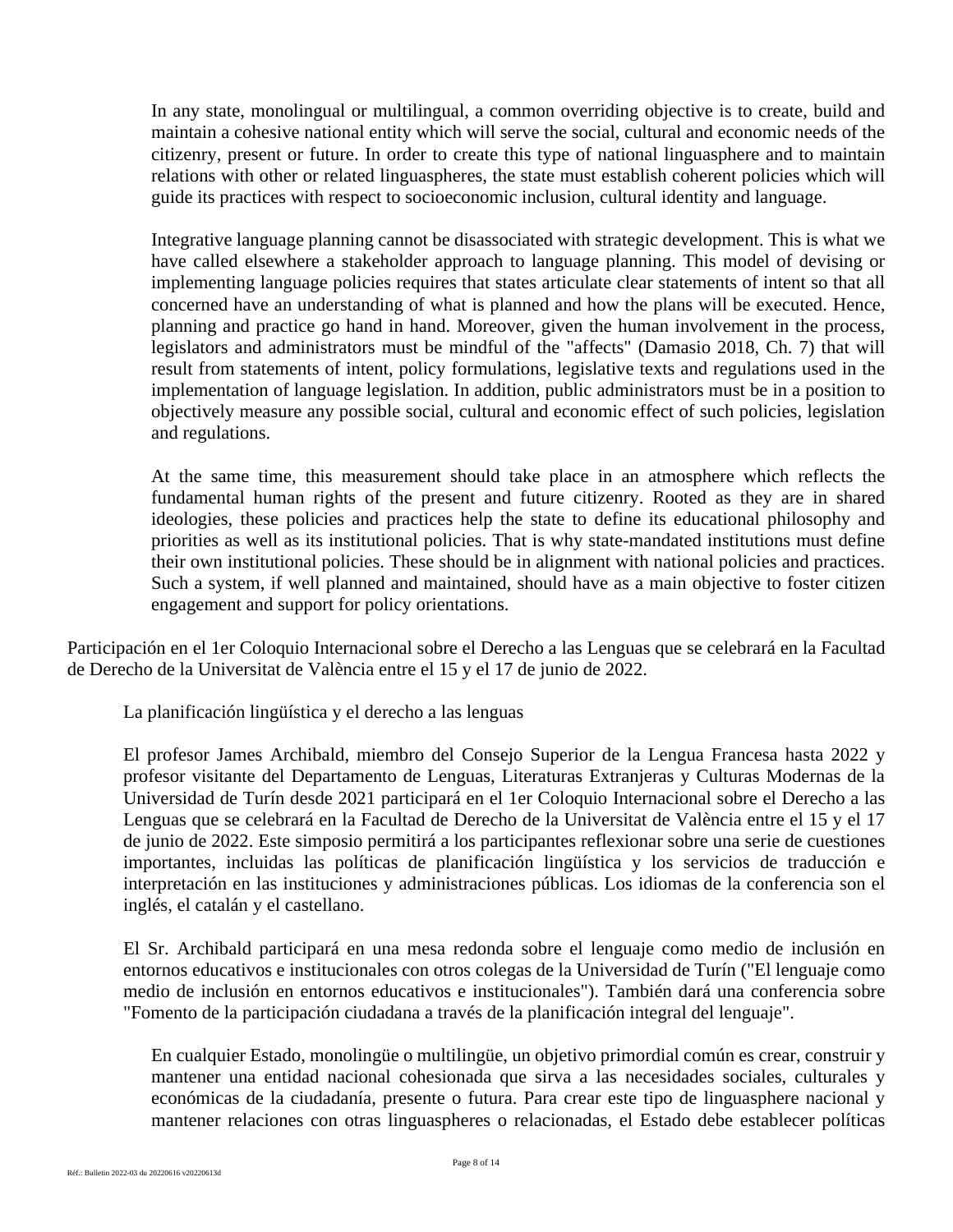coherentes que orienten sus prácticas con respecto a la inclusión socioeconómica, la identidad cultural y la lengua.

La planificación integral del lenguaje no puede disociarse del desarrollo estratégico. Esto es lo que hemos llamado en otros lugares un enfoque de las partes interesadas para la planificación lingüística. Este modelo de diseño o implementación de políticas lingüísticas requiere que los estados articulen declaraciones claras de intenciones para que todos los interesados tengan una comprensión de lo que se planea y cómo se ejecutarán los planes. Por lo tanto, la planificación y la práctica van de la mano. Además, dada la participación humana en el proceso, los legisladores y administradores deben ser conscientes de los "efectos" (Damasio 2018, Cap. 7) que resultarán de las declaraciones de intenciones, formulaciones de políticas, textos legislativos y regulaciones utilizadas en la implementación de la legislación lingüística. Además, los administradores públicos deben estar en condiciones de medir objetivamente cualquier posible efecto social, cultural y económico de tales políticas, legislación y reglamentos.

Al mismo tiempo, esta medición debe tener lugar en una atmósfera que refleje los derechos humanos fundamentales de la ciudadanía presente y futura. Arraigadas como están en ideologías compartidas, estas políticas y prácticas ayudan al Estado a definir su filosofía y prioridades educativas, así como sus políticas institucionales. Es por eso que las instituciones ordenadas por el Estado deben definir sus propias políticas institucionales. Estos deben estar alineados con las políticas y prácticas nacionales. Dicho sistema, si está bien planificado y mantenido, debería tener como objetivo principal fomentar la participación ciudadana y el apoyo a las orientaciones políticas.

Participation au 1er colloque international sur le droit aux langues qui se tiendra à la Faculté de droit de l'Université de Valence entre les 15 et 17 juin 2022.

Aménagement linguistique et droit aux langues

Le professeur James Archibald, membre du Conseil supérieur de la langue française jusqu'en 2022 et professeur invité au Département des langues, littératures étrangères et cultures modernes à l'Université de Turin depuis 2021 participera au 1er colloque international sur le droit aux langues qui se tiendra à la Faculté de droit de l'Université de Valence entre les 15 et 17 juin 2022. Ce colloque permettra aux participants de réfléchir sur un nombre de questions importantes et notamment les politiques d'aménagement linguistique et les services de traduction et d'interprétation dans les institutions et administrations publiques. Les langues du colloque sont l'anglais, le catalan et l'espagnol.

Monsieur Archibald participera à une table ronde sur la langue comme moyen d'inclusion dans les milieux éducatifs et institutionnels à laquelle participeront d'autres collègues de l'Université de Turin ("Language as a means of inclusion in educational and institutional settings"). Aussi donnera-t-il une conférence sur l'aménagement linguistique intégré et l'engagement citoyen ("Fostering citizen engagement through integrative language planning").

Dans tout état, monolingue ou multilingue, un objectif primordial commun est de créer, de construire et de maintenir une entité nationale cohésive qui répondra aux besoins sociaux, culturels et économiques des citoyens, présents ou futurs. Afin de créer ce type de linguasphère nationale et de maintenir des relations avec d'autres linguasphères ou des linguasphères apparentées, l'État doit établir des politiques cohérentes qui guideront ses pratiques en matière d'inclusion socioéconomique, d'identité culturelle et de langue.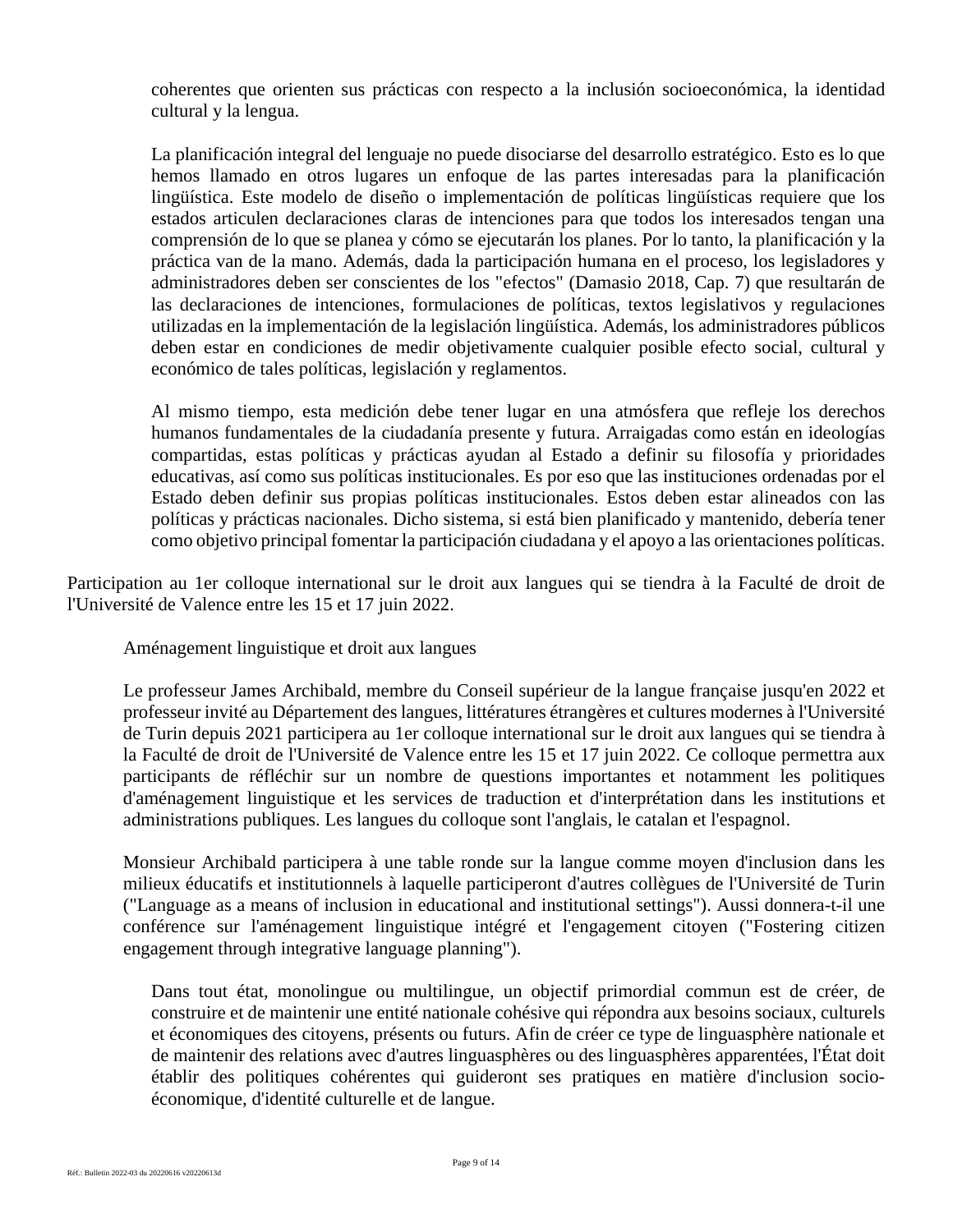La planification linguistique intégrative ne peut être dissociée du développement stratégique. C'est ce que nous avons appelé ailleurs une approche des intervenants en matière de planification linguistique. Ce modèle d'élaboration ou de mise en œuvre de politiques linguistiques exige que les États énoncent des énoncés d'intention clairs afin que toutes les parties concernées comprennent ce qui est prévu et comment les plans seront exécutés. Par conséquent, la planification et la pratique vont de pair. De plus, compte tenu de l'implication humaine dans le processus, les législateurs et les administrateurs doivent être conscients des « affects » (Damasio 2018, Ch. 7) qui résulteront des déclarations d'intention, des formulations de politiques, des textes législatifs et des règlements utilisés dans la mise en œuvre de la législation linguistique. En outre, les administrateurs publics doivent être en mesure de mesurer objectivement tout effet social, culturel et économique possible de ces politiques, lois et réglementations.

Dans le même temps, cette mesure devrait avoir lieu dans une atmosphère qui reflète les droits fondamentaux de l'homme des citoyens actuels et futurs. Enracinées dans des idéologies communes, ces politiques et pratiques aident l'État à définir sa philosophie et ses priorités éducatives ainsi que ses politiques institutionnelles. C'est pourquoi les institutions mandatées par l'État doivent définir leurs propres politiques institutionnelles. Celles-ci devraient être alignées sur les politiques et pratiques nationales. Un tel système, s'il est bien planifié et maintenu, devrait avoir pour objectif principal de favoriser l'engagement des citoyens et le soutien aux orientations politiques.

| Member / Membre / Miembro | <b>Jean-Paul Lafrance</b>              |
|---------------------------|----------------------------------------|
| Institution / Institución | Université du Québec à Montréal (UQAM) |

Summary / Résumé / Resumen

Publications récentes du Prof. Jean-Paul Lafrance (2020-2022) :

La Fabrication du Moi, entre cerveau et conscience / Que devient l'esprit à la mort l'individu, éd. Persée, France, 2022, 205 p.

Malaise dans la civilisation numérique, sous l'angle de l'économie et la philosophie, L'Harmattan, Paris, 2021, 300 p.

Inconfort dans la civilisation numérique, fonds éditorial de communication, traduction Carmen Rico, Université de Lima, 328 p., 2020.

L'étrange nature de la conscience humaine : l'esprit demeure-t-il après la mort de l'individu ?, traduction Carmen Rico, Université du Pérou, 2021.

Contributeur à Dictionnaire des théories narratives, Ed. Lorenzo Vilches Manterola, https://narrativas.blog/ebooks, (Apple Books), 2021.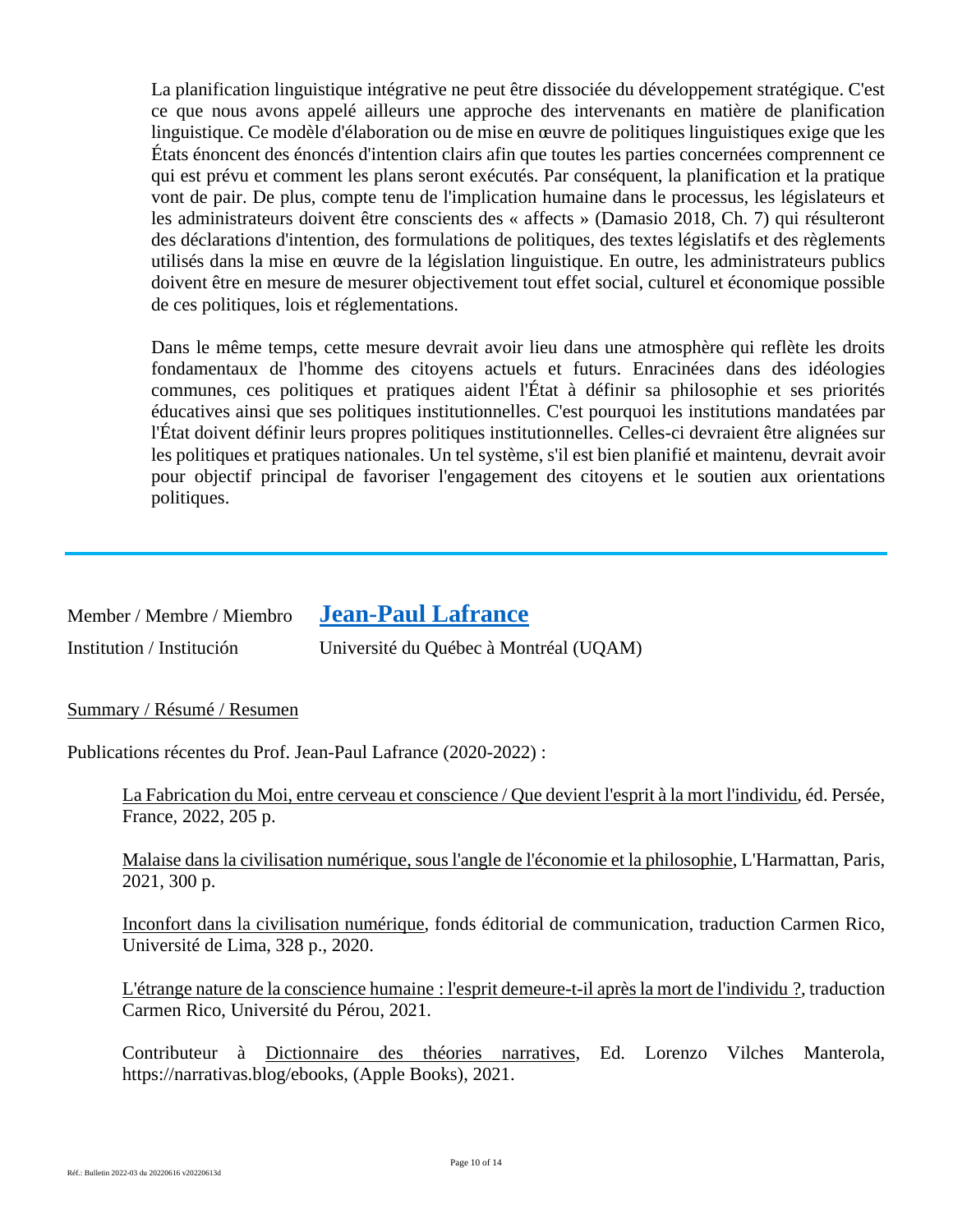Recent publications of Prof. Jean-Paul Lafrance (2020-2022):

The Making of the Me, between brain and consciousness / What becomes of the spirit at the death of the individual, Ed. Perseus, France, 2022, 205 p.

Malaise in digital civilization, from the angle of economy and philosophy, L'Harmattan, Paris, 2021, 300 p.

Discomfort in digital civilization, editorial background communication, translation Carmen Rico, University of Lima, 328 p., 2020.

The strange nature of human consciousness: Does the spirit remain after the death of the individual?, translation Carmen Rico, University of Peru, 2021.

Contributor to Dictionary of narrative theories, Ed. Lorenzo Vilches Manterola, https://narrativas.blog/ebooks, (Apple Books), 2021.

Publicaciones recientes del Prof. Jean-Paul Lafrance (2020-2022):

La Fabricación del Yo, entre el cerebro y la conciencia / Qué pasa con el espíritu a la muerte del individuo, Ed. Perseus, Francia, 2022, 205 p.

Malestar en la civilización digital, desde el ángulo de la economía y la filosofía, L'Harmattan, París, 2021, 300 p.

Malestar en la civilizacion digital, fondo editorial comunicacion, traducción Carmen Rico, Universidad de Lima, 328 p., 2020.

La extraña naturaleza de la conciencia humana: ¿Permanece el espíritu después de la muerte del individuo?, traducción Carmen Rico, Universidad del Peru, 2021.

Colaboradora Diccionario de teorías narrativas, Ed. Lorenzo Vilches Manterola, https://narrativas.blog/ebooks, (Apple Books), 2021.

# News about some members of Orbicom / Nouvelles à propos de members d'Orbicom / Noticias sobre algunos miembros de Orbicom

James Archibald (English) The International Relations Office at the University of Turin (Università degli Studi di Torino), Italy, has announced the reappointment of James Archibald as a Visiting Professor in the Department of Foreign Languages, Literatures and Modern Cultures (Dipartimento di Lingue e Letterature straniere e Culture moderne) for the 2022-23 academic year. In this capacity, among other teaching responsibilities, he will continue working with the Faculty in cooperation with Prof. Marita Mattioda in developing a new diploma (Professional Master's Degree) in cultural diplomacy and management to be offered in French. The program aims to promote educational exchanges within the larger French-speaking world and other countries that are supportive of linguistic and cultural diversity.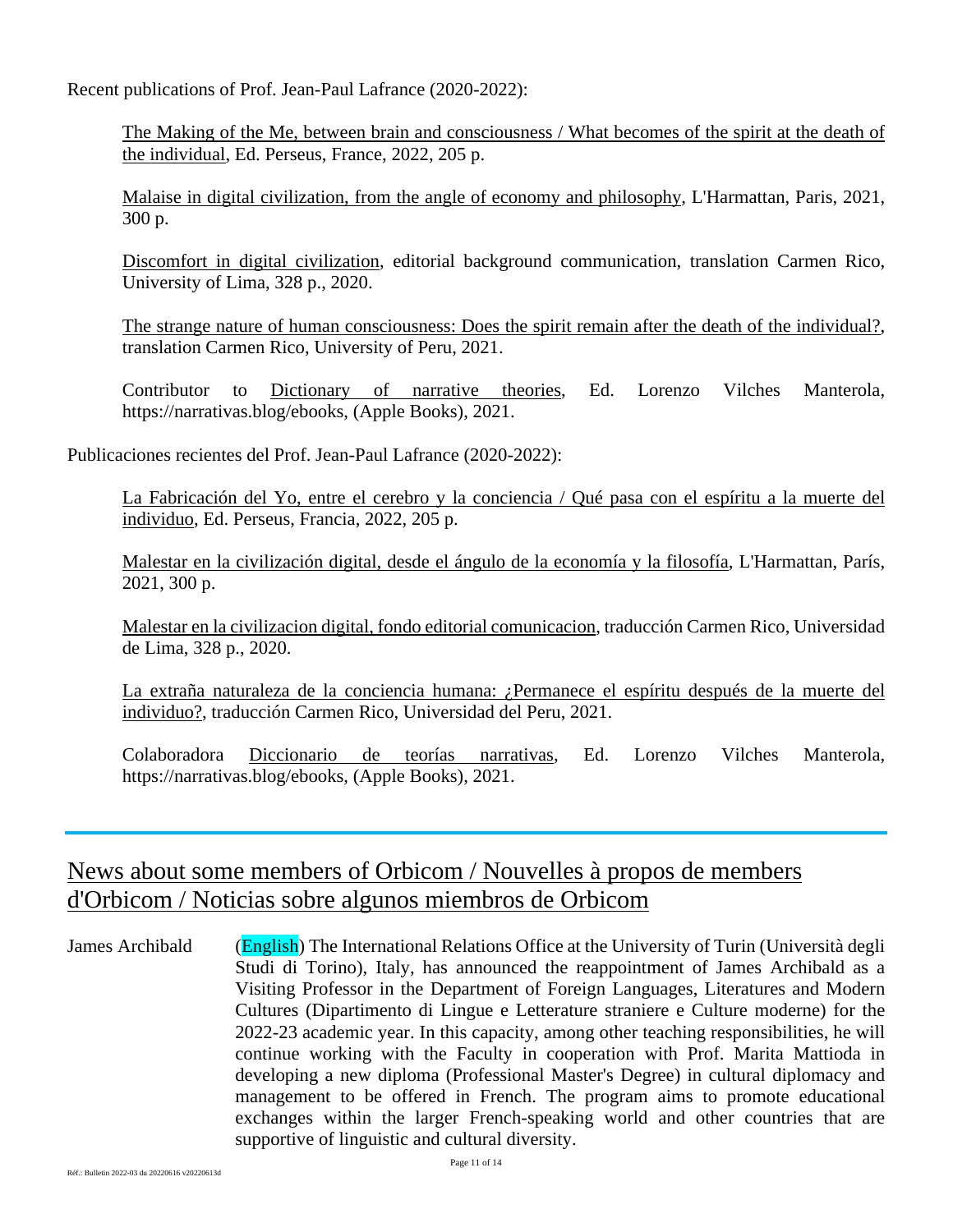He will also participate in the University's ongoing work with the European Commission's translation programs as well as a franco-italian project focusing on the role of artificial intelligence in translation programs.

(Español) La Oficina de Relaciones Internacionales de la Universidad de Turín (Università degli Studi di Torino), Italia, ha anunciado la renovación del nombramiento de James Archibald como profesor visitante en el Departamento de Lenguas Extranjeras, Literaturas y Culturas Modernas (Dipartimento di Lingue e Letterature straniere e Culture moderne) para el año académico 2022-23. En esta capacidad, entre otras responsabilidades docentes, continuará trabajando con la Facultad en cooperación con la Prof. Marita Mattioda en el desarrollo de un nuevo diploma (Maestría Profesional) en diplomacia cultural y gestión que se ofrecerá en francés. El programa tiene como objetivo promover los intercambios educativos dentro del mundo francófono en general y otros países que apoyan la diversidad lingüística y cultural.

También participará en el trabajo continuo de la Universidad con los programas de traducción de la Comisión Europea, así como en un proyecto franco-italiano centrado en el papel de la inteligencia artificial en los programas de traducción.

(Français) Le Bureau des relations internationales de l'Università degli Studi di Torino, à Turin, a annoncé la reconduction de James Archibald comme professeur invité au département des langues, de littératures étrangères et de cultures modernes (Dipartimento di Lingue e Letterature straniere e Culture moderne) pour l'année universitaire 2022-2023.

En sa qualité de professeur invité, il travaillera avec ses collègues et la professeure Marita Mattioda pour créer un nouveau programme d'études supérieures (maîtrise) en diplomatie et gestion culturelles qui sera offert entièrement en français. Le programme vise à promouvoir des échanges éducatifs au sein de la grande francophonie et dans d'autres pays qui soutiennent la diversité linguistique et culturelle.

Par ailleurs, M. Archibald et d'autres collègues turinois poursuivront leur collaboration avec la Commission européenne en traduction. Aussi participera-t-il à un projet francoitalien qui étudiera le rôle de l'intelligence artificielle dans les programmes de traduction.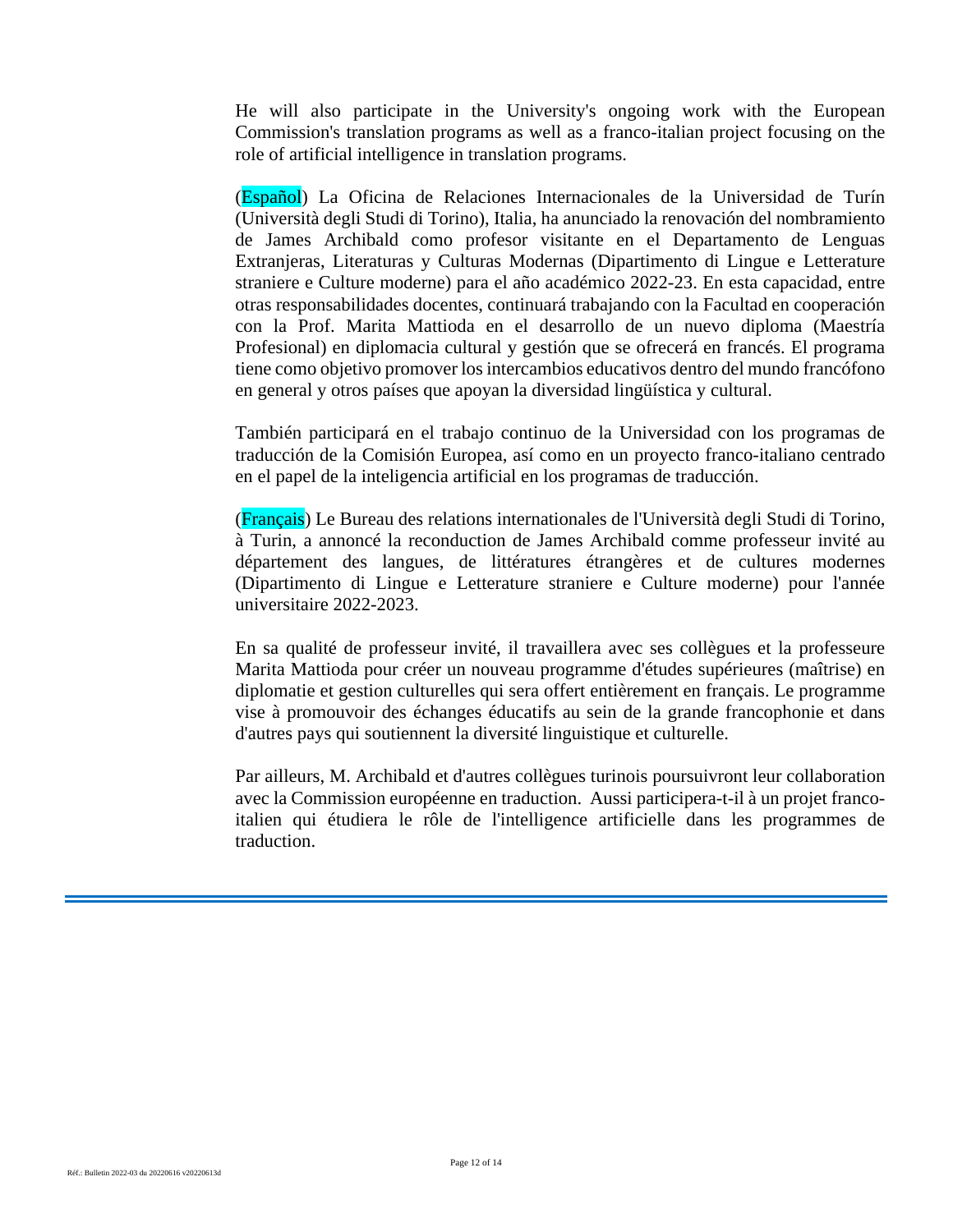# **Upcoming "Orbicom Bulletin" to inform the Network of members' achievements**

Scheduled for August 2022.

You are invited to send us relevant information about your initiatives and achievements.

Please, send us the following information:

- a) Name of the member
- b) Institution
- c) Research chair or laboratory (web link)
- d) Type of achievement: publication, activity, seminar/course, communication, research projects, grant…
- e) Type of publication (if applicable): book, book chapter, article, conference proceedings…
- f) Summary

For your information, the recent Orbi Info Bulletins.

Thank you in advance for your cooperation.

Cordially.

# **Prochain "Bulletin Orbicom" pour informer le Réseau des réalisations des membres**

Prévu pour août 2022.

Vous êtes invités à nous envoyer les informations pertinentes sur vos initiatives et réalisations.

S'il-vous-plaît, nous faire parvenir les informations suivantes :

- a) Nom du membre
- b) Institution
- c) Chaire ou laboratoire de recherche (lien web)
- d) Type de réalisation : publication, activité, formation, communication, projets de recherche, subvention...
- e) Type de publication (si applicable) : livre, chapitre de livre, article, acte de colloque…
- f) Résumé

Pour votre information, les récents Bulletins Orbi-Info.

Merci par avance pour votre collaboration.

# **Próximo "Boletín Orbicom" para actualizar la Red sobre los logros de los miembros**

Programado para agosto de 2022.

Le invitamos a enviarnos información relevante sobre sus iniciativas y logros.